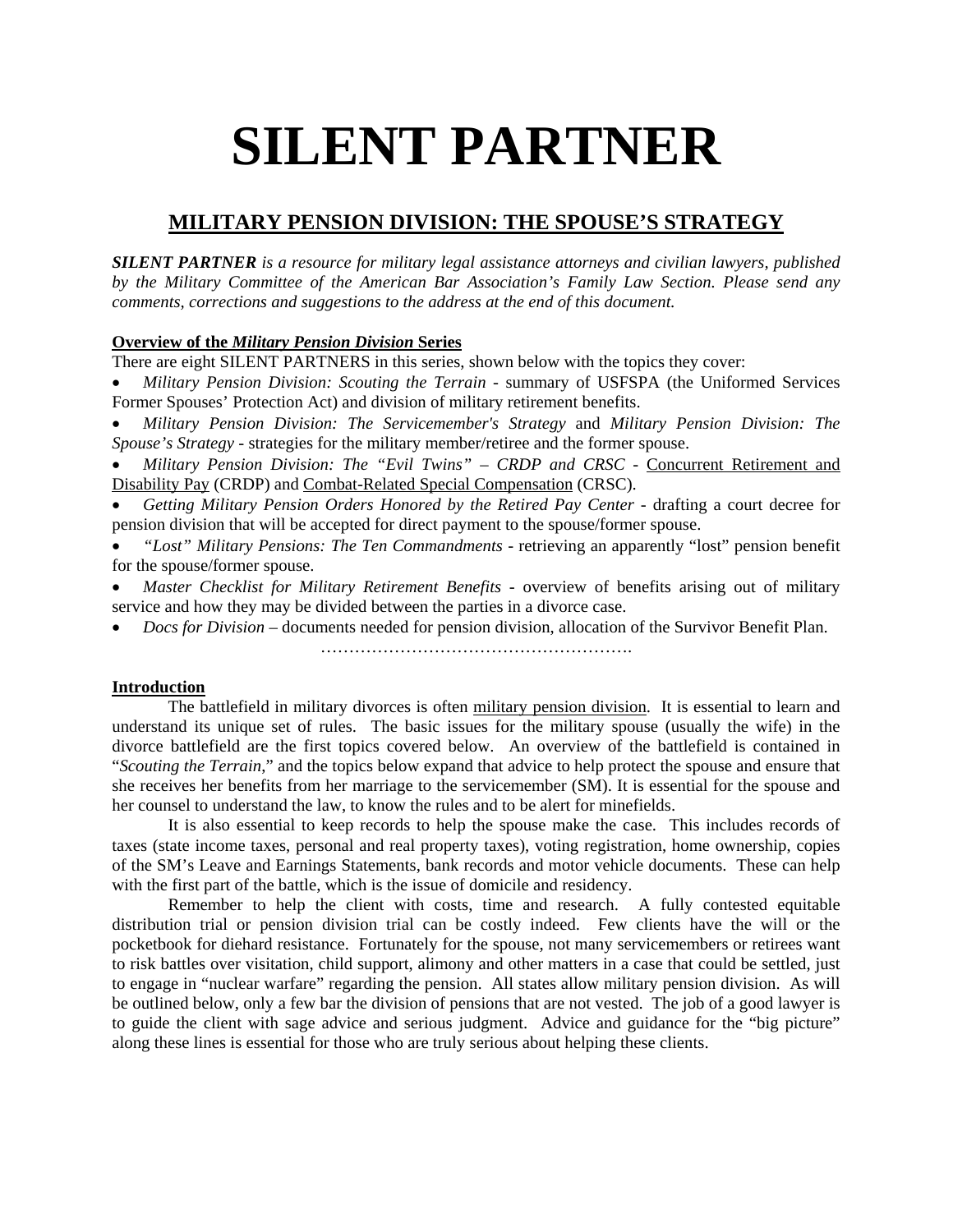#### **Roadblocks and Minefields**

Our client in this example is Mrs. Roberts, the wife of Army Colonel Bill Roberts. He's been in the Army 20 years and now they're going through a divorce. Mrs. Roberts wants her share of the military pension. He wants to block her in the division of the pension.

There are only a few jurisdictions which bar pension division or limit it. These fall into the following categories: 1) states where there is a *vesting requirement*; 2) one state where ten years of marital military service is required and the pension must be vested (Alabama); and 3) one jurisdiction (Puerto Rico) which bars division of any noncontributory retirement pay.

A pension is vested when the employee is entitled to receive something upon termination of employment, whether that is in the form of a return of contributions or an early (and reduced) retirement benefit.<sup>1</sup> A SM with 11 years of service, for example, would not have a vested pension because there is no right to retire after 11 years' service. One with 25 years' service, on the other hand, would clearly have vested retirement rights.

There are two states, Indiana and Arkansas, which limit court jurisdiction over pension division to those pensions which are "vested." Arkansas held in *Holaway v. Holaway*<sup>2</sup> that an unvested pension is non-divisible and thus the separate property of the party who earned it. In Indiana the right to receive retired pay must be vested as of the date the divorce petition in order for the spouse to be entitled to a share, and the burden is on the non-employee spouse to prove that the pension is vested.<sup>3</sup>

Alabama law provides a unique limitation on pension division jurisdiction. The law specifically states that retirement benefits are not divisible as marital property unless they are vested and the employee or "owning spouse" has ten years of pension service during the marriage.<sup>4</sup>

Finally, Puerto Rico does not allow the division of noncontributory pensions at all; it treats these pension rights as separate property.<sup>5</sup> The military pension is noncontributory, and so it would not be divisible there. The Thrift Savings Plan, however, is divisible in Puerto Rico because it is based on marital contributions.

There may be several states which could divide COL Roberts' military pension. To minimize his exposure, COL Roberts will want to "shop around" for a jurisdiction that will either limit pension division (as with a vesting requirement), bar pension division entirely (Puerto Rico) or will otherwise allow military pension division on the best terms for him. COL Roberts can employ these divisibility provisions to his advantage in the pension division litigation. If he is stationed in Indiana, for example, he might decide to become domiciled there and then file for divorce in that jurisdiction so as to exclude his pension benefit from division. In like manner, Mrs. Roberts and her attorney will want to examine each state or territory which may have jurisdiction where she may file for division of COL Robert's pension to see whether the laws there allow such division. It is impossible for any individual attorney to know each of these state rules. The importance of this point for Mrs. Roberts' attorney is that it is vital to *shop around* for the jurisdiction that will allow military pension division on the best terms for Mrs. Roberts. For COL Roberts, the opposite approach would apply; he needs to find a jurisdiction which can hear his case but will deny the division of his pension. How to go about this forum-shopping, which is implicitly allowed by the triple jurisdictional approach of 10 U.S.C. 1408(c)(4), is found below.

#### **Federal Jurisdiction**.

If a state does not have jurisdiction *under federal law*, then that state may not divide COL Roberts' pension, regardless of his wife's wishes. As set out in the USFSPA, 10 U.S.C. 1408 (c)(4), a state may only exercise jurisdiction over a military member's pension rights if -

- That state is his or her domicile; or
- The member consents to the exercise of jurisdiction; or
- The member resides there (for reasons other than military assignment in that state or territory).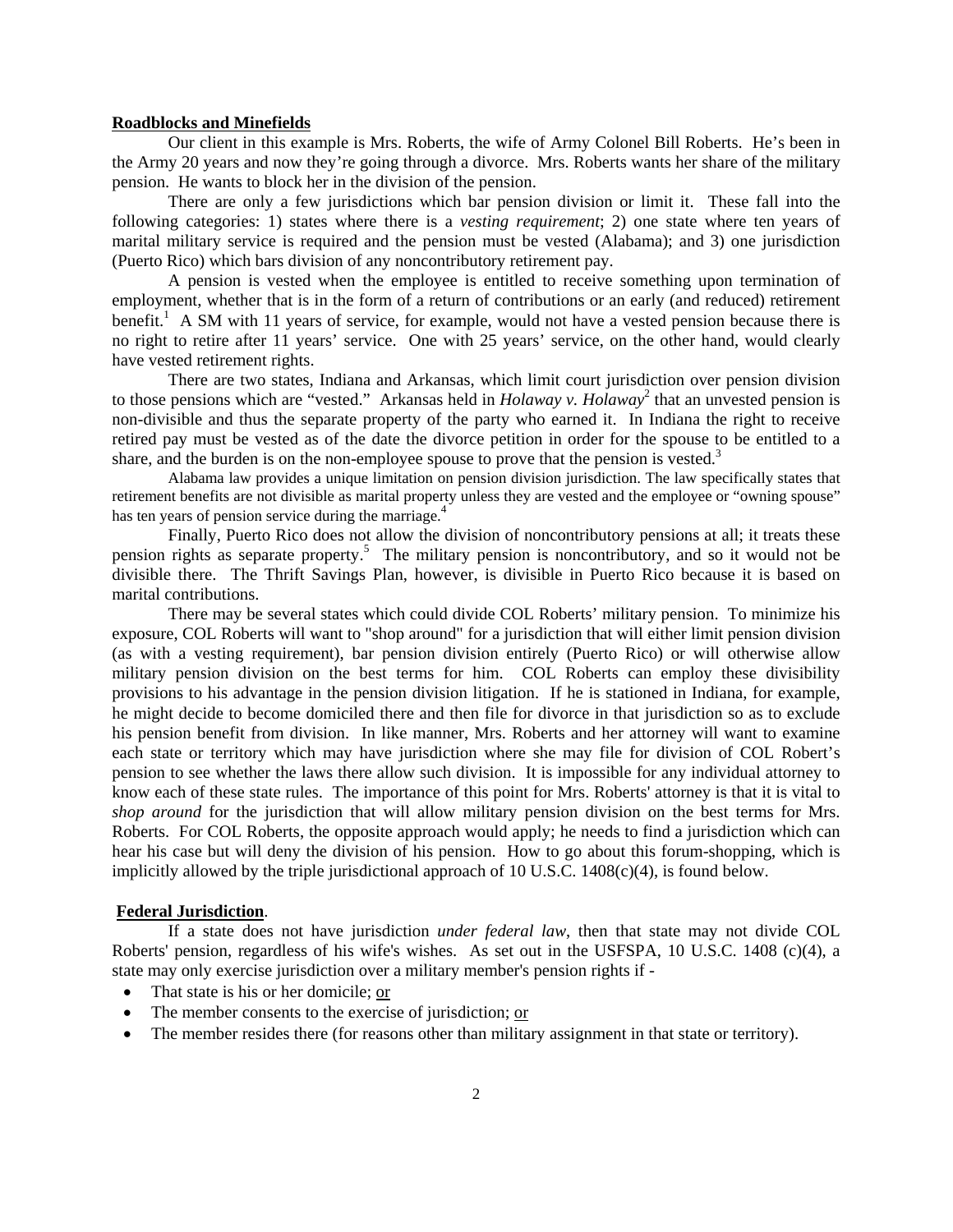These statutory provisions override the more traditional long-arm statutes which allow the exercise of jurisdiction consistent with due process if there are sufficient minimum contacts with a state. These are explained in detail in "*Scouting the Terrain*."

How can Mrs. Roberts use these to her advantage? Here are the key points for the nonmilitary spouse's attorney to remember in the jurisdiction arena:

Find the Right Place to File Suit. If COL Roberts is domiciled in Alaska, then sue him there. Bringing the suit in Virginia, where Mrs. Roberts is now residing, ensures that there will be a jurisdictional battle unless COL Roberts' attorney is asleep at the wheel or else COL Roberts doesn't care.

Consider the "Vesting" Issue. If vesting of the pension (or some other limitation on pension division) is required in the *state of suit*, and also in the *state of domicile*, then it probably would not make any difference where he's sued. Likewise if neither her state nor his domicile state has a pension division limitation, it probably won't make any difference. But if COL Roberts is domiciled in a state or territory which has a limitation on pension division (such as "vesting"), then the choice of a forum for the lawsuit could be critical if he is not vested in his pension (usually 18 or 20 years of service, depending on state law). Don't sue him in a jurisdiction that has a limitation on pension division, such as vesting, if he isn't vested. Find a way to sue him in a state that has no such pension division limitation. Here's how:

- Just because domicile is required for one of the tests above doesn't mean that you cannot sue COL Roberts in another place and acquire jurisdiction *if he consents*. So you will need to find a jurisdiction where you can sue him that doesn't have a pension division limitation. If he's domiciled in such a limiting state, consider suing him where Mrs. Roberts lives (which, hopefully, is not such a jurisdiction). If she's in such a state, consider suing him in his domicile (hopefully not a state that limits pension division).
- What is the next step? Because of the complexity of this area, get on the phone to associate competent co-counsel right away. You'll need a good attorney to go to court for Mrs. Roberts who knows military pension issues and also jurisdiction. In other words, a good military divorce attorney who's also knowledgeable on civil procedure issues.
- One issue to discuss is how to get COL Roberts to file an answer or some other pleading that will be treated as a general appearance and will result in the court's having jurisdiction over him. Consider suing first for custody and alimony, for example, to ensure that he "joins in the fight." By filing motions or responsive pleadings, he'll be calling upon the power of the court to adjudicate his case, which may (under the law of that jurisdiction) amount to *consent to jurisdiction*. Then Mrs. Roberts can amend her pleadings to add a claim for pension division (if that's necessary under the state statutes). The issue of general appearances and specific consent is covered in more depth in the "*Scouting the Terrain."*
- COL Roberts may make an request for a stay of proceedings under the Servicemember's Civil Relief Act (SCRA) while he's deployed in Southwest Asia or undergoing training "out in the field." This *would not* subject him to the court's jurisdiction since the SCRA specifically states that a motion for a stay does not waive any defense of the servicemember, including jurisdiction.
- Even if the pension has been defined as non-divisible because it's not vested, (or for some other reason), don't give up. The courts may decide that, because such a large asset is not divisible as marital or community property, the rest of the property should be divided unequally in favor of Mrs. Roberts in order to compensate for this inequity.<sup>6</sup>

Bluff. Be aware that it may be COL Roberts' strategy to make sure that his wife has to expend the maximum amount of money to get a piece of his pension. He may want to ensure a fight in two states – the *state of suit* and the *state of his domicile* -- to try to get her to back down. Or perhaps he's sure that she won't spend the time or money to try to get counsel in State #2 to ask for a piece of the pension. If this is the case, then her attorney may have to do some hard bargaining to adjust the property division in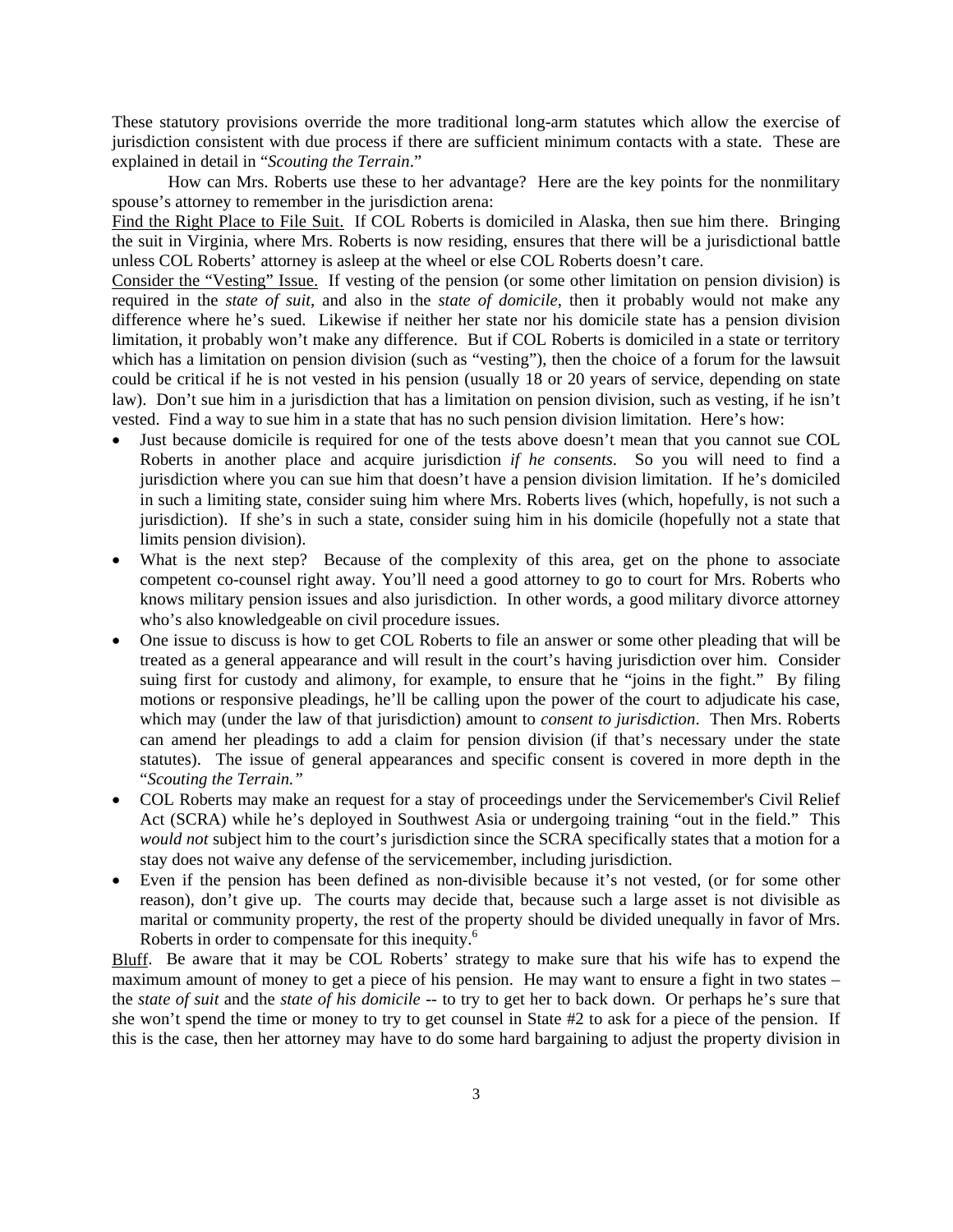light of his pension not being divided. As counsel for Mrs. Roberts, you would certainly want substantial concessions on other property or alimony issues in exchange for not pursuing the military pension.

The Danger of a Default Judgment. When there is a lawsuit pending for pension division and the SM has not filed an answer, be aware of one important matter regarding entry of a pension division order. Don't be tempted to get a default judgment for pension division when you're not clearly in the state of domicile of COL Roberts. If you do get one, here's what may happen:

- You probably don't have jurisdiction in State #1 (which is not his domicile) over the pension because you do not have his consent. Unless the SM consents to the court's jurisdiction, which does not occur in a default divorce and property division, the judge does not have the power to divide the military pension. The only (rare) exception to this is where the court is in a state where the member resides for reasons other than military assignment.
- DFAS will examine your "perfectly good" military pension division order and then reject it for lack of jurisdiction.
- This will probably make your client very unhappy -- in terms of lost time, lost payments of pension, and wasted attorney's fees.
- You will then probably try to sue him elsewhere, in State #2, since you can't "fix" this order.
- And this will likely be his state of domicile.
- But you'll have to hire an attorney there and Mrs. Roberts will wind up paying a *second* retainer to a lawyer in order to "do it right" this time (or *you* may wind up paying the retainer if she starts talking about malpractice or a bar grievance).
- And after you've engaged the attorney, you may find out that you *cannot* get pension division there. The opposing attorney will invariably argue that Mrs. Roberts went to court in State #1 where she got the court to assert jurisdiction over the pension and to divide it.
- And therefore State #2 cannot do it over again. Exclusive jurisdiction was acquired earlier by State #1. A second state cannot also assert jurisdiction over the division of the pension after the first state has already divided it. Opposing counsel will probably succeed in her motion to dismiss, and your client will have *lost* any rights to military pension division.

#### **Type of Pension**

The pension rights contemplated by USFSPA involve nondisability "longevity retirement" under 10 U.S.C. 1401-12, not retirement for disability under 10 U.S.C. 1201-21. In *Mansell v. Mansell*<sup>7</sup> the U.S. Supreme Court in 1989 held that VA disability compensation is not divisible under USFSPA, and that the states may only divide "disposable retired pay" as that term is defined in USFSPA. This means that COL Roberts, by electing disability pay instead of retired pay, may defeat Mrs. Roberts' claim to his pension benefits. A short summary of the system is found in "*The Servicemember's Strategy*."

Thus COL Roberts can, by his own actions, reduce his disposable retired pay by electing VA disability pay if his VA disability rating is les than 50%, due to a dollar-for-dollar setoff under federal law. For Mrs. Roberts' lawyer, it should be noted that the careful drafting of a marital settlement agreement is the key to indemnifying the nonmilitary spouse when this situation might occur in the future. For a good example of this, see *Owen v. Owen*, a Virginia Court of Appeals case.<sup>8</sup> In that case a settlement agreement provided for a guarantee/indemnification clause which required the retiree to pay the same amount of support to the spouse as was waived by the federal statute due to the retiree's receipt of VA disability pay. This was held not to violate the mandate of the *Mansell* case. Such a clause might state:

*If the husband takes any action (such as accepting disability pay) that reduces the pay the wife receives, then he shall pay her directly the amount by which her share is reduced. In addition, he hereby consents to the deduction of this amount from any periodic payments*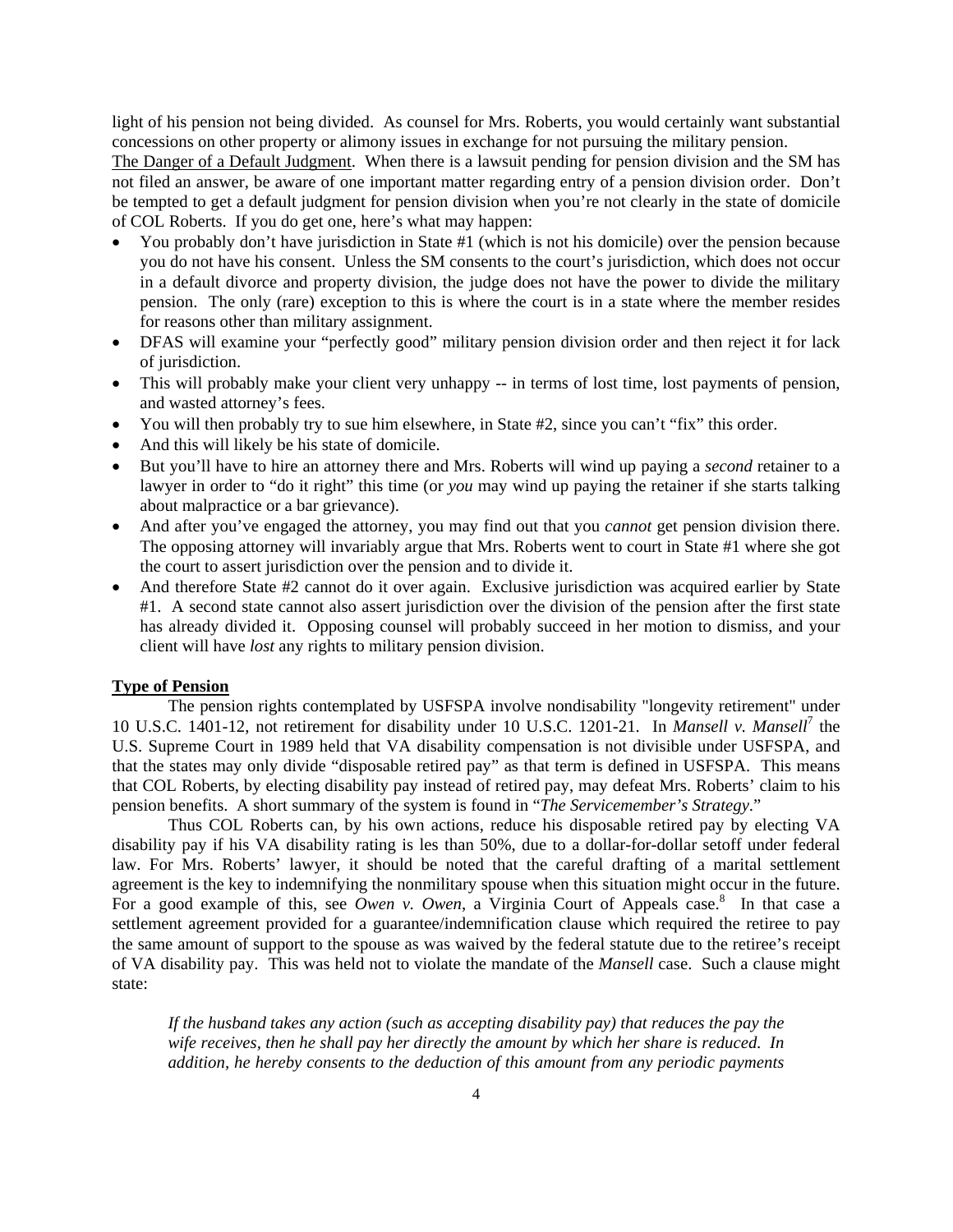*he receives (such as wages) to allow this payment to wife, and this clause may be used to show said consent when this is necessary for the entry of a garnishment, wage assignment or income withholding order.* 

 To further protect the nonmilitary spouse, it is advisable to include in the agreement, order or judgment a provision that the division of the military retirement is based on *no waivers* for disability pay and consents to the continuing jurisdiction of the court on the issue of property division (in the event that the military member still elects to apply for a waiver). These are especially important ways to insulate the spouse from conduct of the member which defeats the purpose of the award by reducing the amount of disposable retired pay that is subject to division and direct payment through DFAS.<sup>9</sup>

Here are some additional pointers on the language needed for "full body armor" to protect the spouse and maximize her chances for recovery:

- State the facts and assumptions behind the settlement or clause ["John is an LTC with over 16 years' service in Army, and he will receive a pension based on longevity after at least 20 years of service."]
- State the intent of the agreement or order ["Mary is to receive an unreduced share of pension based on years of service"]
- Indemnify the spouse as to expenses this can be a general statement applicable to both parties ["Each party will pay for all expenses and damages incurred because of the other's breach of this agreement."]
- Include interest on any unpaid amount ["The breaching party will also pay interest at the statutory rate on all unpaid amounts and damages."]

#### **Roadblocks and Minefields - Summary**

The above discussion shows clearly the need for competent and creative lawyering. It is vital to ask questions -- lots of questions -- to make sure that the case for Mrs. Roberts is on a firm factual footing. Where is COL Roberts' domicile? Is it in Indiana or Arkansas? If so, is his pension vested?

It is just as important to think before one acts. If there is a valid jurisdictional objection to a pension division claim filed against COL Roberts, why file the lawsuit? What will be gained? Can Mrs. Roberts draw him out so he'll have to file an answer, which will waive the jurisdictional objection? What if he files a motion to continue instead of an answer? What about a motion to dismiss? The answer to these questions lies in the law of the states involved.

#### **Dividing the Military Pension – Crossing the Minefield**

Once it is understood how to set up obstacles to pension division, the next step should be to understand how to overcome them and divide the pension once the court has acquired jurisdiction over it. There are generally two methods available for pension division. Both of these topics are covered in "*Scouting the Terrain."*

The first is *deferred division*, often called "if, as and when" payments. This refers to sharing payments received by the retiree. This is the most common way of allocating the pension between the spouses. In the usual situation, a share of the husband's pension is paid to the wife. This can be done by DFAS if the marriage and the length of service overlap by at least 10 years; otherwise the payment must be made by the SM. Note that this "10-year rule" is not a federal rule of divisibility; as a matter of federal law it has nothing to do with the eligibility of Mrs. Roberts for pension division. It's only a method of enforcement. It determines how she gets paid – by DFAS, rather than by COL Roberts. And this can be very important if he's likely to move to another state (or country) after retirement.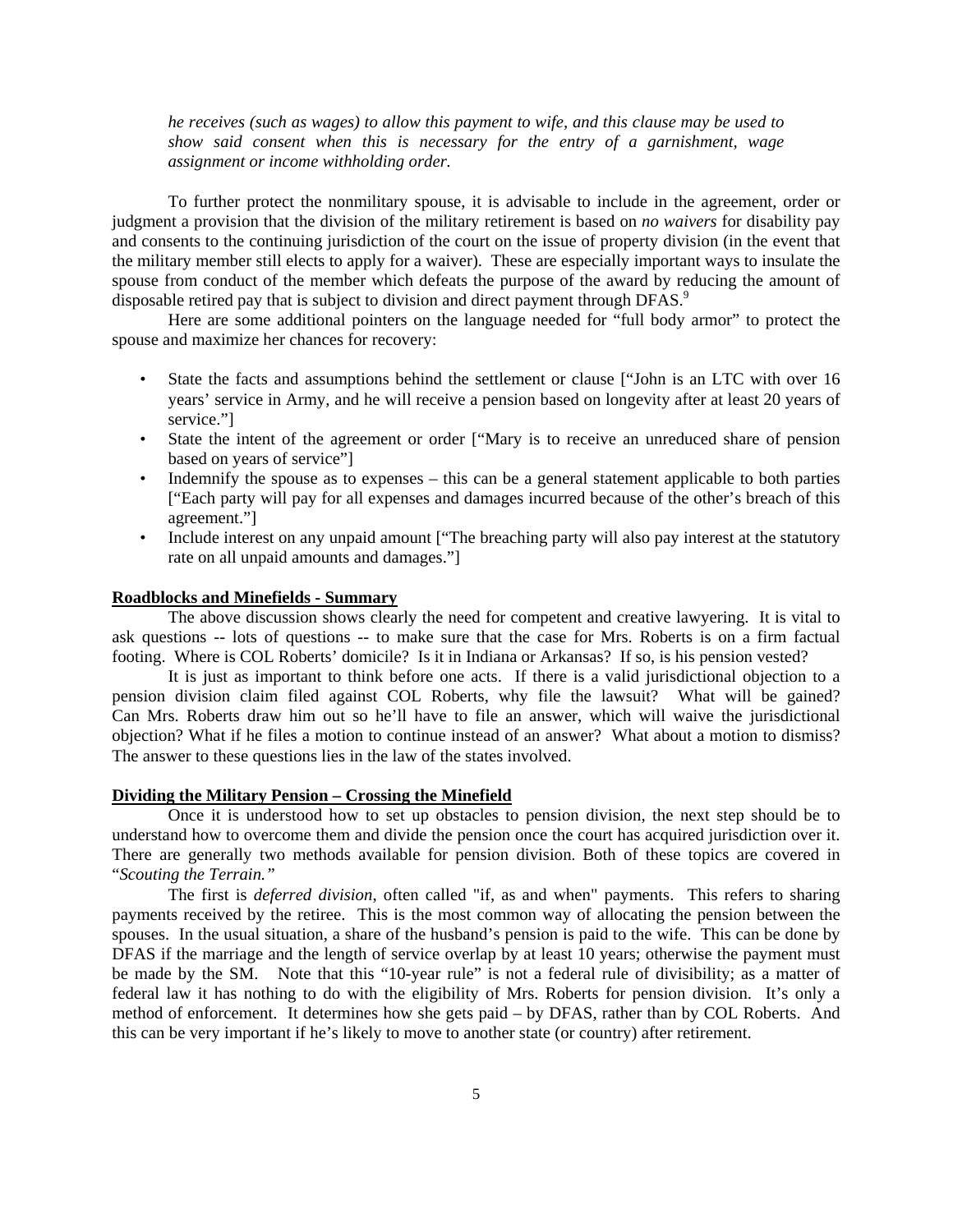The second method of division involves a *present value setoff*, in which property or money is traded against the present value of the pension. In this scenario, the house and other property go to Mrs. Roberts and the pension goes to COL Roberts (if they are approximately equal in value).

#### **Opening the Attack**

When dividing the military pension on a *deferred division* basis, there are four separate ways to allocate the division that will be accepted by DFAS for direct payments to Mrs. Roberts. These are treated at length in "*Getting Military Pension Division Orders Honored by DFAS*." According to the regulations on military pension division, published in the Defense Department's Financial Management regulation (at www.dod.mil/comptroller/fmr/07b/07b29.pdf), these four methods are:

# Fixed dollar amount. This might read: *Jane is awarded \$550 per month, payable from Bill's retired pay.* Percentage clause. This could state: *Jane is granted 50% of Bill's retired pay.*

Formula clause. This is usually used when a SM is on active duty (or a Reservist is still drilling). It is an award expressed as a percentage of a fraction. The percentage is the share Mrs. Roberts gets of the marital portion of the pension. The fraction (in the majority of states) is the period of marital pension service over the total period of pension service. For example, the order could state: *Jane shall receive 50% of Bill's retired pay times a fraction, the numerator being the months of marital pension service, and the denominator being the total months of service by Husband.* The court must then provide the numerator, which is usually the months of marriage during which time the member performed creditable military service.

Hypothetical clause. This is an award based on a rank or status which is different from that which exists when the SM retires. For example, the order might say: *Jane is granted 40% of what a major would earn if he were to retire with 18 years of military service in 2001.* This is often used when state law requires that the share of the pension awarded to the spouse be determined according to the grade and years of service of the member at a specific date (see below). A COLA (cost-of-living-adjustment) will automatically be awarded with each of these except the first.

 Note that when a Guard or Reserve pension is involved, DFAS will not only honor orders specifying division according to retirement points earned during marriage divided by total points, but it will also honor a percentage award (such as "John will pay Mary 35% of his Army Reserve retired pay"). The only time when retirement points *must* be used is when a "formula clause" is involved.

#### **Fixed Rank Division**

Sometimes the SM's attorney will try to structure a pension division that "fixes" the rank and years of service of COL Roberts at the date of divorce or separation. Let's see what the alternatives are. With a 20-year marriage during military service, the clause Mrs. Roberts would want usually looks like this (when COL Roberts is still on active duty):

*Husband shall pay to wife, at such time as he retires, one-half of his disposable retired pay times a fraction, the numerator of which is 20 years of marital pension service and the denominator of which is his total years of military pension service. The hypothetical date of retirement is October 1, 2001.*

But the one proposed by the SM's attorney will probably look like this:

*Husband shall pay to wife, at such time as he retires, one-half of the disposable retired pay of a colonel with 20 years of creditable service, times a fraction, the numerator of which is 20 years of marital pension service and the denominator of which is his total years of military pension service. The hypothetical date of retirement is October 1, 2001.*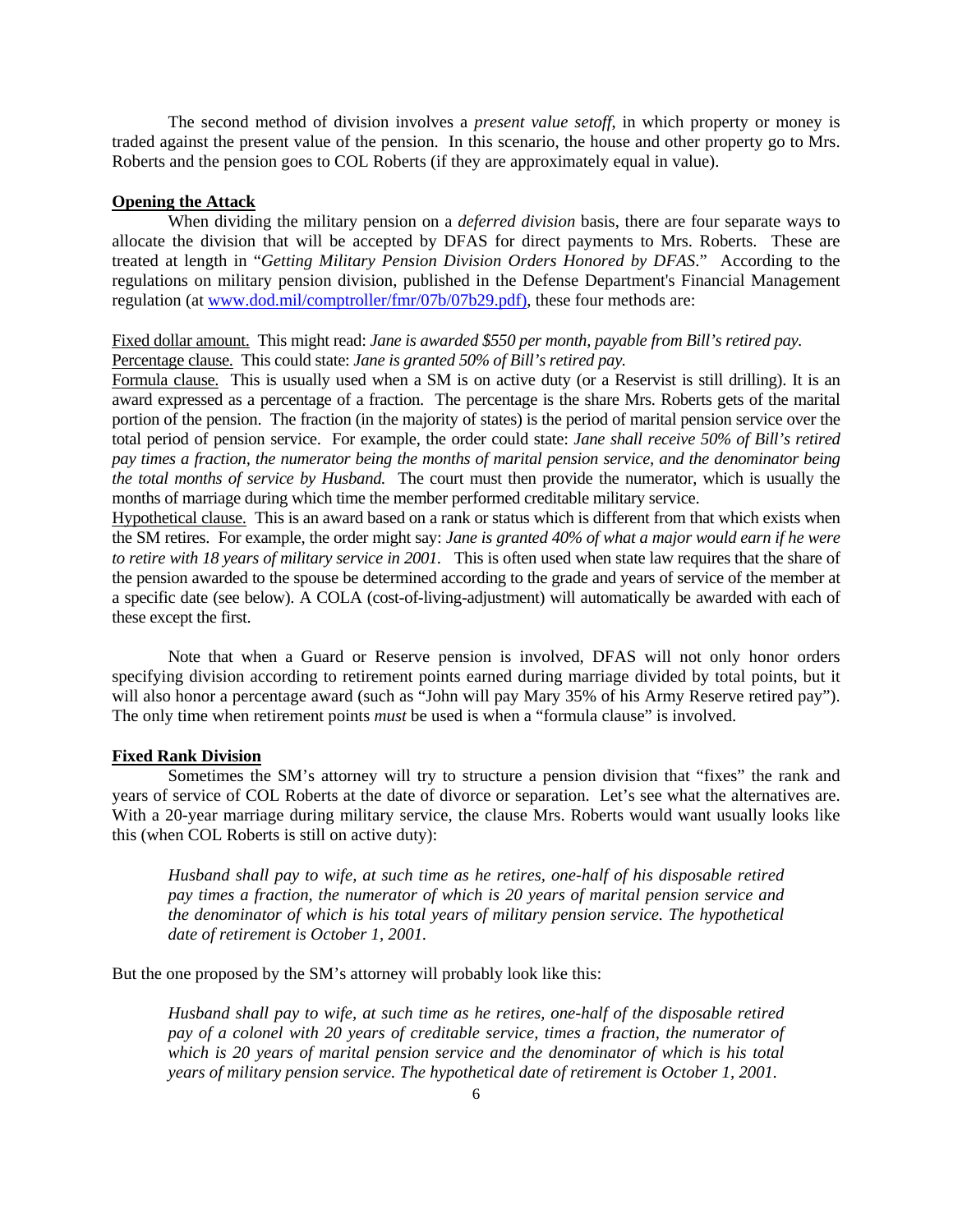Avoid a division of pension that excludes future promotions and years of service (while retaining a denominator of total years of service for the marital fraction) unless your state law demands it. Always argue that the division should include future promotions and years of service. Why shouldn't you accept such a clause? There are two reasons:

- First of all, the husband's post-divorce promotions and continued service are based on the foundation of marital efforts in most cases. In other words, COL Roberts might never have made it to the rank of brigadier general were it not for the marital efforts of Mrs. Roberts during those years when he was a captain, a major, a lieutenant colonel and a colonel.
- The second reason is that, while we have "frozen" the rank and years of service of COL Roberts (so that Mrs. Roberts is excluded from any portion of his pay if he gets promoted to general), we have not frozen the denominator in the marital fraction. Thus the bottom part of the fraction keeps on growing, but the grade and years of service of COL Roberts are frozen, and that's not fair. To be logical, consistent and fair about this, either the grade and years of service should go up with the total years of military service (which is the denominator in the marital fraction), or else the denominator should be frozen along with the grade and years of service. Don't mix apples and oranges!

# **Reserve and National Guard Pension Rights**

There are *two key considerations* in dividing retirement rights for members of the Reserve or National Guard. First, since Guard and Reserve personnel do not begin (in general) to get paid until age 60 (regardless of when they retire), this deferral of payment must be taken into account in the negotiations and the present value calculations.

The second consideration concerns the marital fraction. In those cases where the marriage and the service career do not exactly overlap, the nonmilitary spouse usually receives one-half of the marital fraction times the SM's pension benefit. This marital fraction should be computed twice -- once using marital years of service over total years of service, and then again using marital retirement points over total retirement points -- to determine which computation will best benefit the client.

To see what a difference this might make, let's take an example. Major Bill Smith has five years of Army active duty and 15 years of Army Reserve service. He married when he left active duty.

 When dealing with Reserve or National Guard issues, be sure to ask the SM for a copy of his most recent "points statement" to see how many points have been acquired and how many were during the marriage.<sup>10</sup> To calculate the marital fraction using points, calculate the points he acquired during active duty by multiplying 5 times 365 to get 1825 points. Then count his Reserve points. Assume that he acquired 60 points a year (for weekend drill, "summer camp" and membership) for 15 years, or 900 points. Thus his total points at 20 years are  $2725$  [1825 + 900], of which 900 (or about 33%) are marital. This should mean that *33%* of his retirement pay (assuming retirement and date of separation both occur at year 20) is marital.

 If we apply the marital fraction *using years* to his retirement pay, however, then his pension is *75%* marital (15 years/20 years = 75%).

What a difference! Recognition of these two ways of calculating the marital benefit, and the difference when Major Smith's pension is calculated, is essential to competent representation in the Guard/Reserve pension case. Once again, the federal statutes do not tell us what to do, what fraction to use or what results to expect. This is state-law territory, not something set out in the USFSPA.<sup>11</sup>

#### **Dividing Disposable Retired Pay**

When you represent the spouse, take care in drafting the terms for pension division. What is the basis for Mrs. Roberts' share – retired pay or "disposable retired pay"?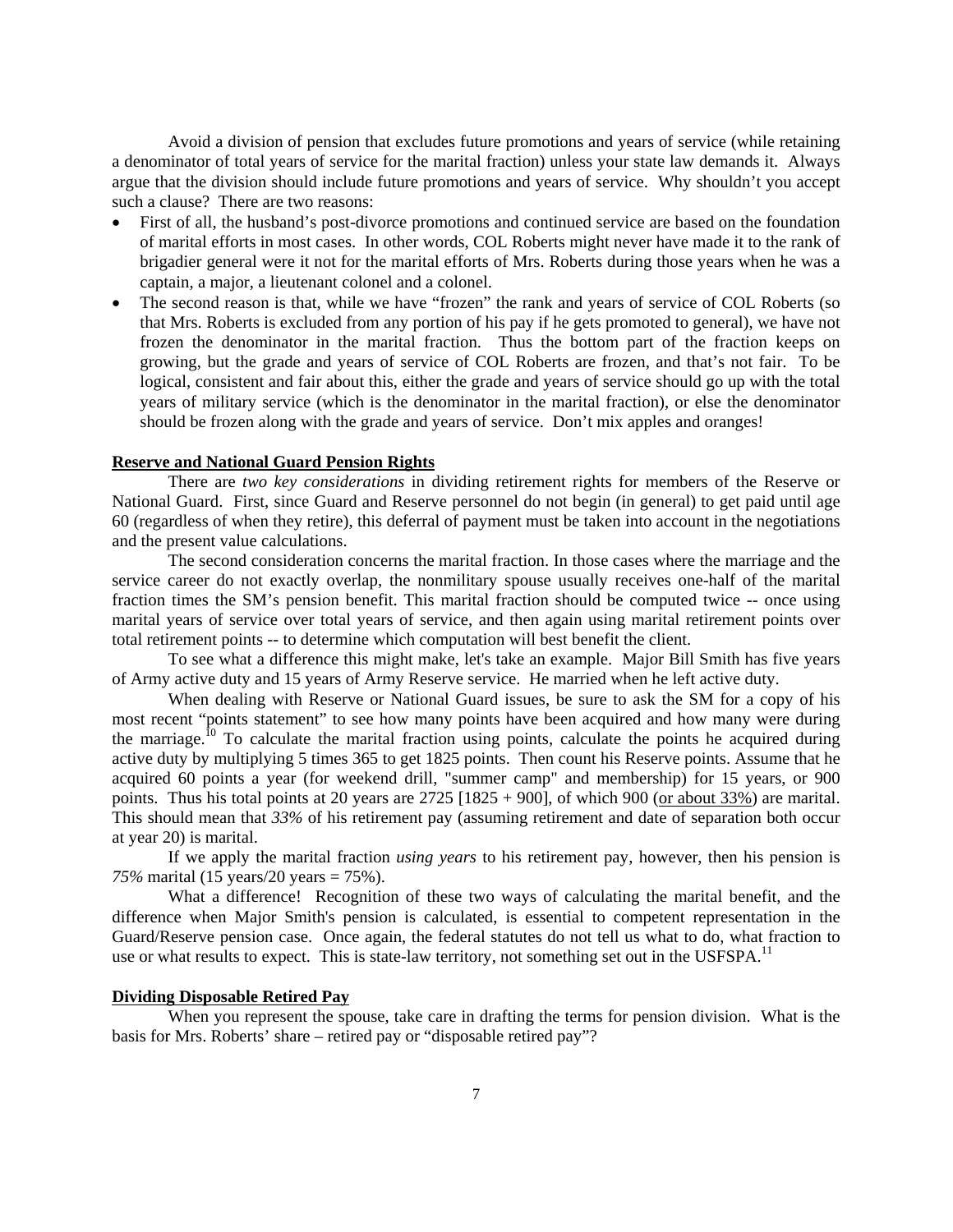The USFSPA states that disposable retired pay ("DRP") means total military retired pay less certain deductions. One of these – at issue here – is a deduction for VA disability compensation, pursuant to 10 U.S.C. 1408(a)(4). An award phrased in terms of *disposable retired pay*, if he has or gets in the future a VA waiver, may give her 50% of the marital share of something less than his retired pay. It would give her half of the marital share of a *lower number*.

The husband's lawyer might argue, "But wait – what's the basis for the objection? Isn't it clear that the retired pay center (DFAS or the pay centers for the Coast Guard, Public Health Service or National Oceanographic and Atmospheric Administration) will only divide *disposable retired pay*?"

It is true that USFSPA states that -

(d) Payments by Secretary concerned to (or for benefit of) spouse or former spouse. (1) After effective service on the Secretary concerned of a court order… with respect to a division of property, specifically providing for the payment of an amount of the disposable retired pay from a member to the spouse or a former spouse of the member, the Secretary shall make payments (subject to the limitations of this section) from the disposable retired pay of the member to the spouse or former spouse… with respect to a division of property, in the amount of disposable retired pay specifically provided for in the court order.

10 U.S.C. 1408(d)(1) [emphasis added].

Doesn't this mandate that the order state that "disposable retired pay" is what the court is dividing? Here is where the confusion arises. It's true that the uniformed services retired pay centers will only divide *disposable retired pay*. But that doesn't mean that the retired pay center must have an order *phrased in terms of DRP*. So long as the order is otherwise clear and subject to calculation of a monetary amount, the pension division order can say just about anything regarding the money that it's dividing. This is because the rules, at least for DFAS, state that percentage awards are construed as a share of "disposable retired pay," regardless of how they are worded:

The designated agent will construe all percentage awards (such as a percentage of gross retired pay) as a percentage of disposable retired pay, regardless of the language in the order.

Department of Defense Financial Management Regulations, DoD 7000.14-R, Volume 7B, Chapter 29, "Former Spouse Payments from Retired Pay" ¶290601.D. (rev. February 2009). In general, the pay centers for the Coast Guard, PHS and NOAA follow DFAS regulations.

Under this rule, the order for pension division is not bound to state the benefit divided as *a percentage of DRP*. It can award the former spouse a percentage of the member's retired pay using any one of several phrasings. It can describe this as *military retirement benefits, pension* or *total military retired pay.* The decree can be stated in terms of *longevity deferred compensation benefits upon retirement*, or it can divide *gross retired pay*. Conceivably the award can call for the spouse to share in the SM's "chocolate and vanilla retired pay" and DFAS will interpret it as DRP!

But here's the rub. If counsel for the spouse believes that the pension division order must be *written in terms of DRP* - whether from reading the DFAS rules or a rejection letter received from DFASand drafts it accordingly, then the result will torpedo the spouse's future payments if -

1. the member/retiree has a condition, injury or illness which results in disability payments through the Department of Veterans Affairs with a rating of less than 50%, or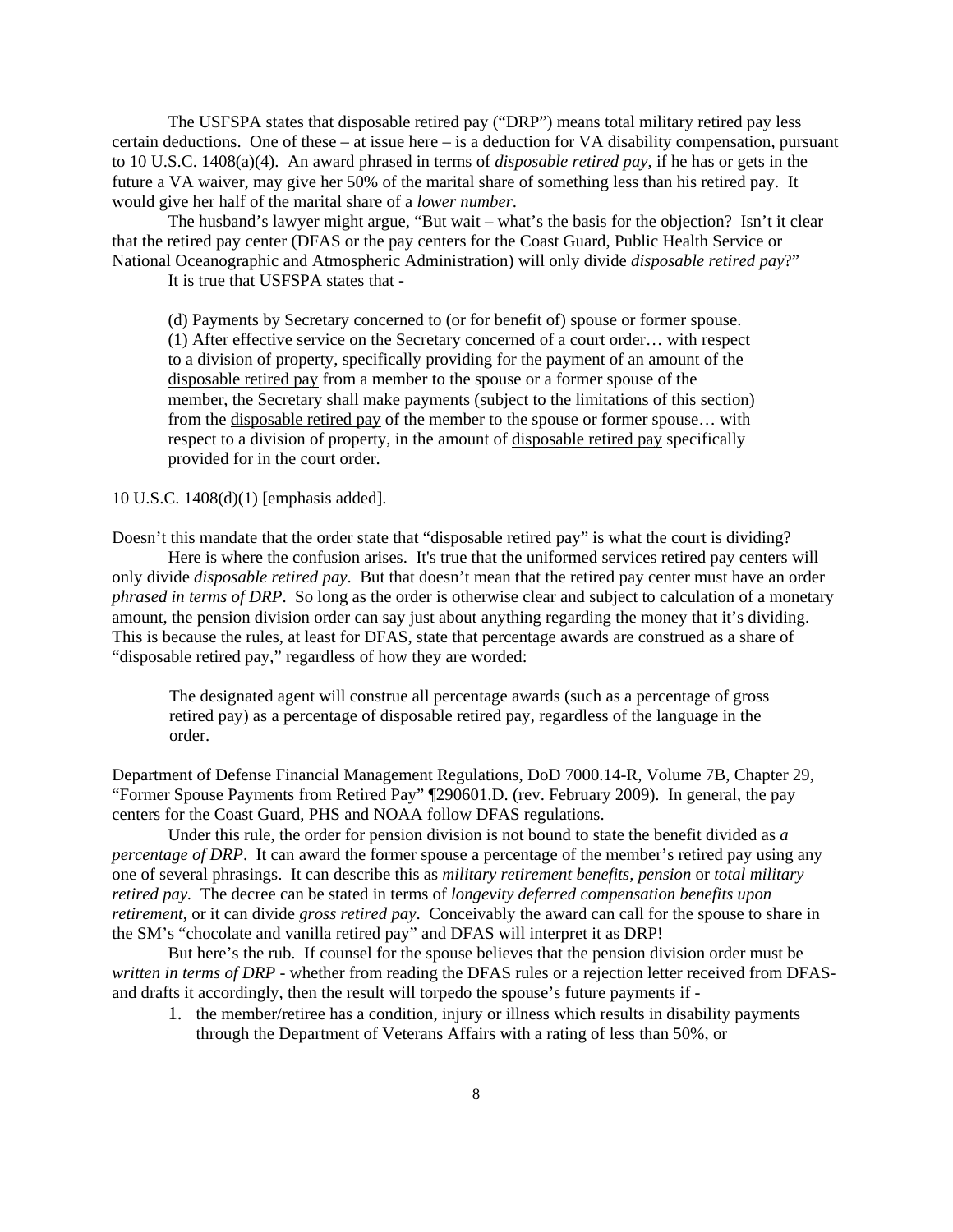2. the member/retiree has a rating of 50%-90% and elects compensation for certain conditions through Combat-Related Special Compensation (CRSC).

Either of these will reduce pension share payments. And such a pension reduction will reduce the money that the spouse/former spouse receives.

This bad outcome is not necessarily due to the negligence of counsel for the former spouse. In fact, it is a problem that is enhanced by the superior knowledge of the former spouse's attorney, reminding us that "A little bit of knowledge is a dangerous thing." The one who appears to know the rules – "DFAS only divides DRP, so phrase your order in those terms" – is the one who is penalized. The savvy attorney (for the former spouse) will write the order in terms of *total pension*, *gross retired pay*, or *military retirement benefits*. He or she will see the same result in the garnishment from the retired pay center (*i.e.*, it will still be the appropriate share or percentage of DRP), but there will be a *potential remedy* if the retiree elects disability compensation, as mentioned above, instead of straight longevity retired pay. This is because the division of *gross* or *total* military retirement leaves a non-garnishment remedy, such as contempt or indemnification, in the hands of the spouse and the court. USFSPA, at section (e), states -

(6) Nothing in this section shall be construed to relieve a member of liability for the payment of alimony, child support, or other payments required by a court order on the grounds that payments made out of disposable retired pay under this section have been made in the maximum amount permitted under paragraph (1) or subparagraph (B) of paragraph (4). Any such unsatisfied obligation of a member may be enforced by any means available under law other than the means provided under this section in any case in which the maximum amount permitted under paragraph (1) has been paid and under section 459 of the Social Security Act (42 U.S.C. 659) in any case in which the maximum amount permitted under subparagraph (B) of paragraph (4) has been paid.

10 U.S.C. §1408(e).

An example might help to explain how this works. In 2010 the author was hired to testify as an expert in a Missouri case. The clause at issue read:

- 1) PENSION SHARE. Jane Doe, the wife, is to receive 40% of the disposable retired pay of John Doe, the husband.
- 2) INDEMNIFICATION. John Doe shall do nothing to reduce the share or amount due to Jane Doe from the above-stated 40% of his disposable retired pay.

The indemnification clause was worthless, because there is nothing that John can do – after DRP is calculated – to reduce Jane's share. This is because the mischief, if any, is done "above the line." A reduction due to his election of CRSC or taking a VA waiver (if his rating is 40% or less) occurs before the resulting DRP (thus "above the line") – it is an operation done on total retired pay that results in its reduction, to arrive at disposable retired pay. And disposable retired pay is what DFAS will divide; it cannot pay a distribution based on some other amount.

The initial calculation (ignoring any SBP premium) looks like this:

#### **Total retired pay – disability deduction = disposable retired pay.**

The "disability deduction" is either a VA waiver, if the retiree has a rating of less than 50%, or the reduction caused by electing CRSC. As is explained in the SILENT PARTNER entitled *Military Pension*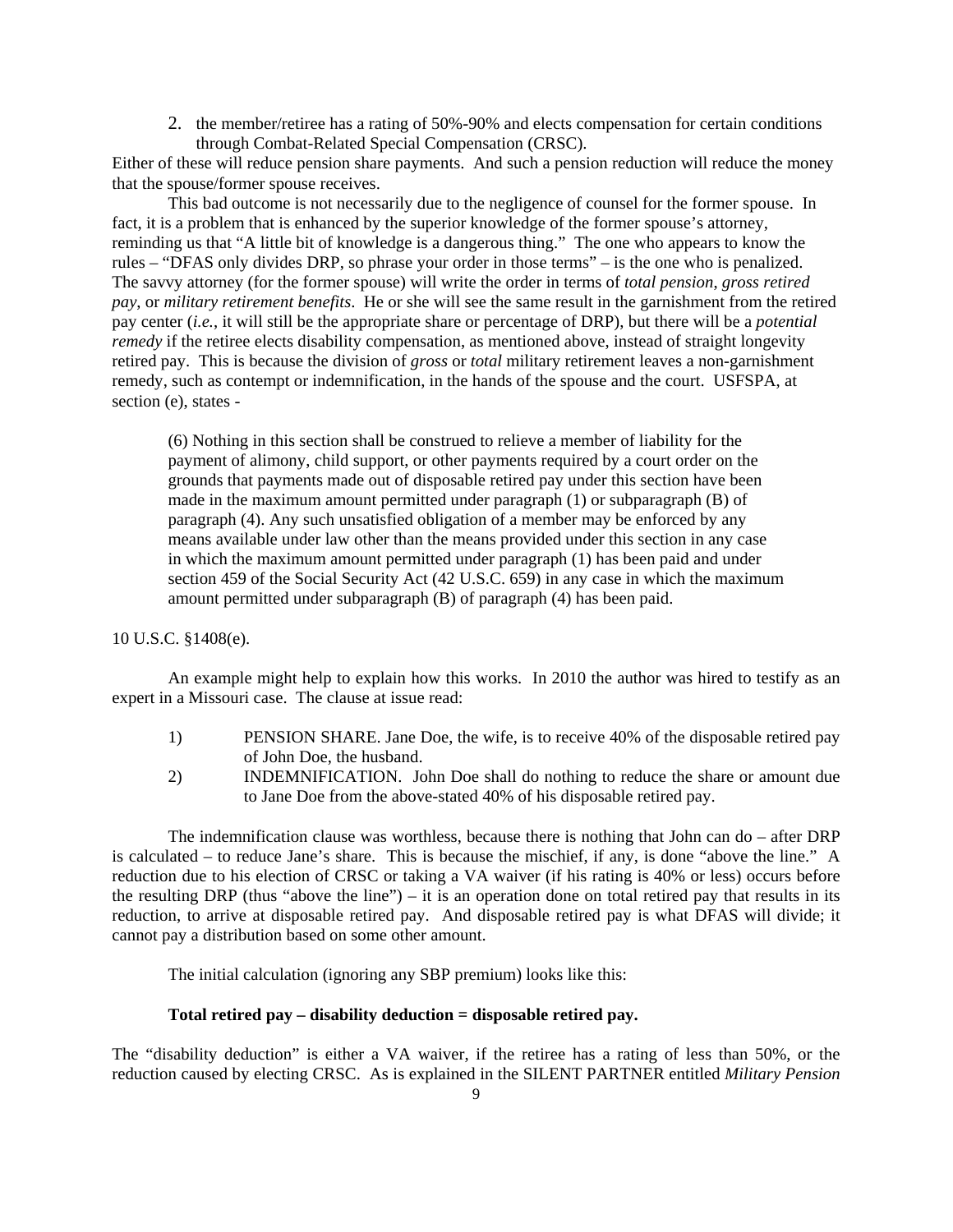*Division: The "Evil Twins" – CRDP and CRSC*, lost pension money due to the VA waiver is gradually restored through Concurrent Retirement and Disability Pay (CRDP) when the individual has a rating of 50-90% from the Department of Veterans Affairs. Electing CRSC wipes out CRDP. You cannot receive CRDP if you elect CRSC. It not only eliminates *current* CRDP, but it also results in a collect-back action by DFAS for all past CRDP paid, whether to spouse or retiree.

#### **The "Latent Pension" - Federal Employment and Other Mischief**

Another problem arises when a SM leaves military service for a job with the federal government before he's eligible to retire. Few civilian lawyers (and even fewer spouses!) realize that a member can "roll over" his retirement into a federal civil service job and get a year-for-year credit on civil service retirement based on the time he spent in the military. Even fewer lawyers and spouses have the foresight to anticipate this situation will occur "a few years down the road" and possess a working knowledge of the statute allowing this credit. The way to handle the problem -- by anticipatory drafting -- is to include a clause that states:

*If Defendant fails to retire from military service and elects to "roll over" or merge the time of his military service into federal government service in order to get credit for same, then the Plaintiff shall be entitled to her share of any federal retirement pay or annuity he receives based on the parties' period of marriage during Defendant's period of military service. Defendant shall notify Plaintiff immediately upon his termination of military service, through retirement or otherwise, and shall include in said notification a copy of his military discharge certificate, (DD Form 214), and, if applicable, his retirement orders and certificate. Defendant shall also notify Plaintiff immediately if he takes a job with the federal government, and will include in said notification a copy of his employment application and his employment address.*

A similar problem arises if John Doe has been in the military previously, whether Guard/Reserve or on active duty, but is not in either situation when the divorce settlement occurs. Lulled to sleep by the absence of any present pension benefit, counsel for the spouse may overlook the fact that – just a few months after the case is tried or settled – John may get back into his uniform and return to military status, thus ensuring that he will have a pension down the road which he doesn't have to share with Jane, his bynow ex-wife. If he had anything more than a few years of military service under his belt when the settlement took place, the result for Jane is the loss of many thousands of dollars in potential pension benefits, since John is using "marital years" that were over looked in the settlement as the basis, in part, for his upcoming retirement. The pension benefit is "latent" since it is not obvious at all to the ordinary practitioner. Unless there's a crystal ball in the room, most lawyers would not be aware of this problem.

To provide some safeguard for Jane Doe in this situation, set out terms in the divorce decree or court order that allow the re-opening of the property division clause to let the court inquire into potential pension division rights which did not exist at the time of the settlement or hearing, so that the spouse may claim her marital share of these rights should he become eligible to retire from this service.

## **Caring for the Survivors: Survivor Benefit Plan and Life Insurance**

After the battle comes caring for the survivors. Its equivalent in the area of military pension division is deciding on a replacement for the SM's pension at his death.

The Survivor Benefit Plan is the usual issue at stake here. An overview of this survivor annuity is covered in '*Scouting the Terrain*." Also found there is a summary of the benefits and disadvantages of SBP coverage.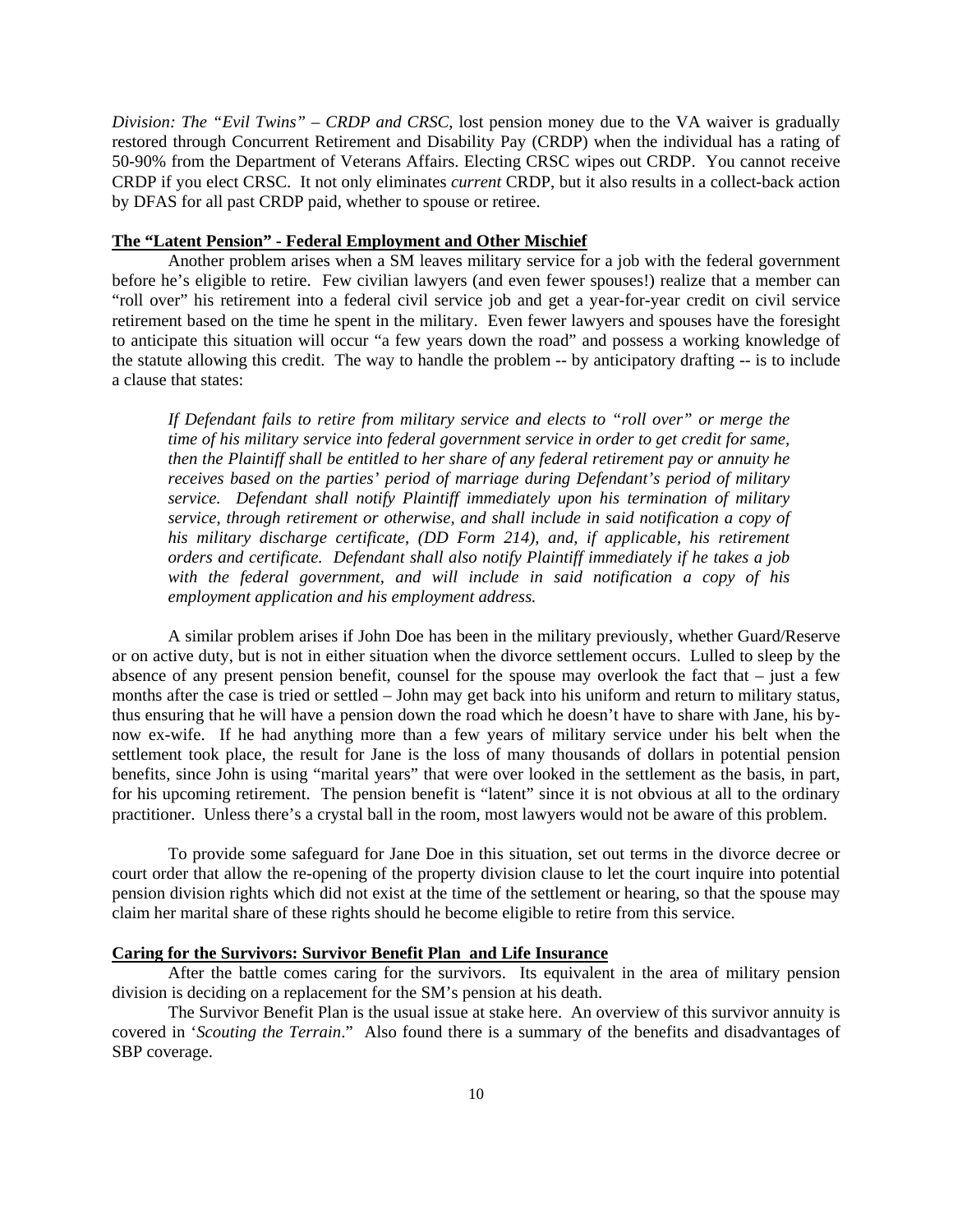Especially when deferred division is used, the attorney for the spouse of the servicemember should insist on SBP coverage to allow continued receipt of retirement benefits if the spouse survives the member. This is a valuable tool in planning for continued income for the nonmilitary spouse.

The most likely strategy for the SM in this area is *silence*. If no one says anything about SBP, then COL Roberts won't have to elect coverage, which will save him money and also retain this option for a remarriage and a new wife, if that's in his future. Thus you'll need to *speak up* if you want to protect Mrs. Roberts in this area.

If there is a discussion about SBP, then the SM's attorney will want to deflect the conversation into *death benefits in general*, of which life insurance is the most obvious choice. Life insurance for Mrs. Roberts would probably be cheaper than SBP (which generally cost 6.5% of the base amount selected), and it has the advantage of paying Mrs. Roberts a lump-sum cash amount at his death, rather than doling out the monthly payments to her. If there's a dispute, they may offer to split the cost with Mrs. Roberts – each will pay half the premium. Even better for him, they may propose to include the premium in the amount of alimony, if any, that COL Roberts would pay Mrs. Roberts; that way, the premium will be deductible for him at tax time each year.

Often the SM says, "Why doesn't my wife have to pay for SBP? After all, she wants it! I'll be dead and gone by the time she gets it. She should have to pay the premium." Unfortunately for the SM, it doesn't work that way with DFAS. They won't shift the premium to Mrs. Roberts since the SBP premium, according to USFSPA, comes off the top before determining disposable retired pay. This results in the parties *both* paying the SBP premium in the same ratio as the pension is divided. But the parties can accomplish the same thing by adjusting the percentage that Mrs. Roberts receives. See the "*The Servicemember's Strategy"* for information on how to do this.

 When the other side tries to avoid the issue or change the subject, here are some suggested responses:

- If you want SBP and do not have any interest in alternatives, then stick to that. Don't engage in discussions about life insurance.
- If you're interested in life insurance, make sure that you don't use Servicemembers Group Life Insurance (SGLI). According to a 1983 Supreme Court decision called *Ridgway v. Ridgway12*, you cannot enforce a court order or separation agreement that provides for SGLI to secure the payment of a divorce settlement.
- And if you're interested in life insurance, be sure to transfer ownership of the policy to your client. Such provisions for life insurance are commonly funded or secured by "owned" policies which belong to the premium payor and build up cash value or equity (*e.g.,* whole life, variable life or universal life policies), ones which belong to the payor but build up no cash value (term life insurance), and ones which have no equity/cash value and do not belong to the person who pays the premiums (group life policies).

 Remember this when drafting a clause that attempts to ensure that the premium payor will not inadvertently (or intentionally) change the beneficiary to a new spouse, for example, in lieu of the beneficiary stated in the agreement. How will the other party ever know whether the intended beneficiary remains as such when the policy and all incidents of ownership remain elsewhere--with the payor or his employer? How can one prevent the payor from signing an agreement containing a life insurance clause and then immediately breaching it by designating a new beneficiary?

 The answer is through policy ownership. Except in the case of group life insurance policies (including SGLI), most insurance companies allow a collateral assignment of ownership of the policy to a person other than the premium payor. The policy owner the one who designates the current beneficiary and who must consent to any proposed change in beneficiary. The owner must be informed by the company of any attempts to cancel the policy, and must also be advised as to nonpayment of premiums that would have the effect of canceling coverage. Finally the owner is the only one who, with life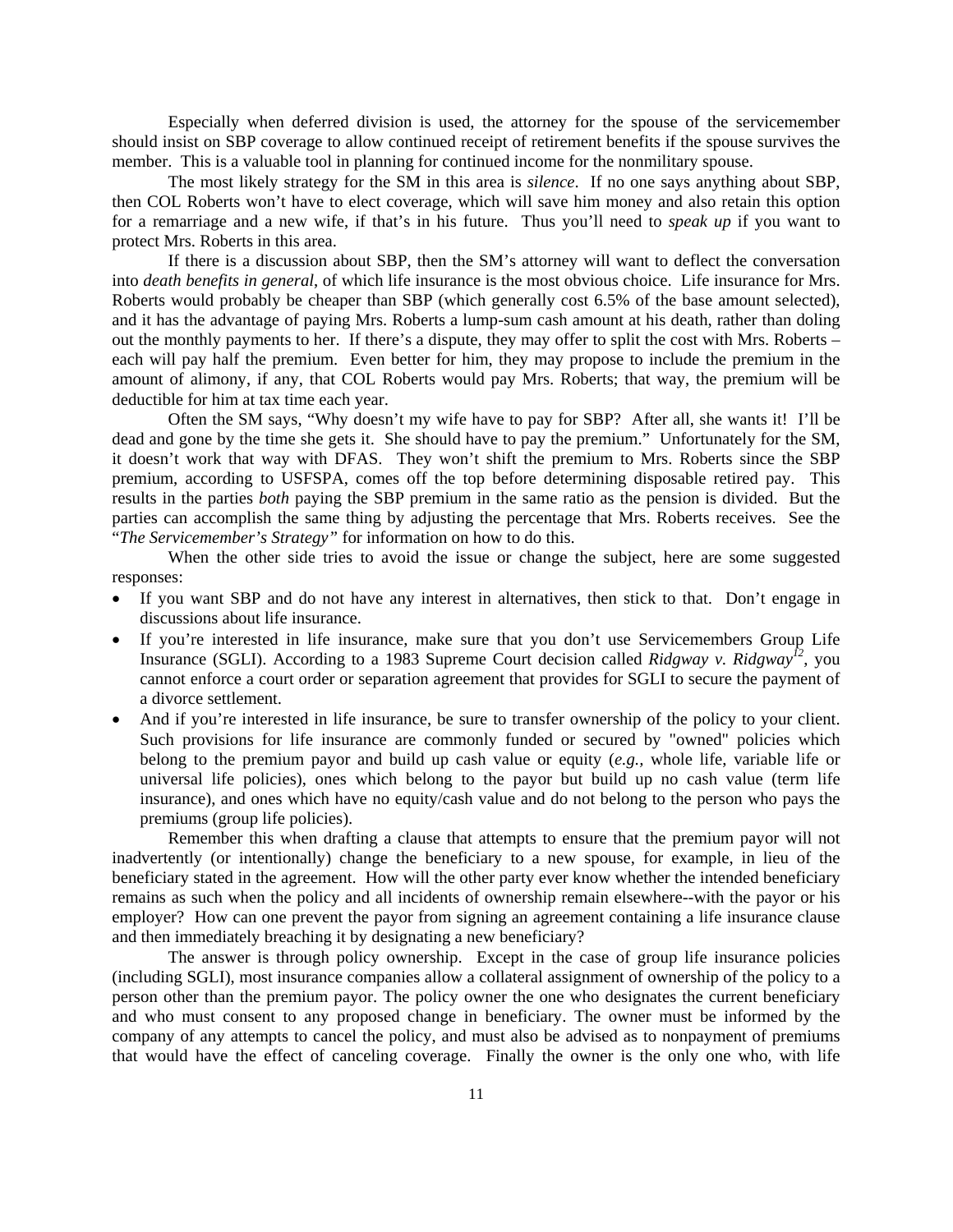insurance that has cash value, can borrow against the policy. Since these are the very things which ought to be withdrawn from the premium payor--the power to borrow against the policy, cancel it or change the beneficiary--it makes sense to agree on transfer of ownership of the insurance policy.

 Ownership of the policies can revert back to the original owner after the support terms have been satisfied. A transfer of ownership has the effect of protecting each party, preserving their promises and putting temptation out of the way.

**Extra Benefits for Consideration.** You'll find an overview of early-out options (VSI/SSB), military medical benefits and dividing accrued leave in "*Scouting the Terrain*." Here are some specific tips you need to know about representing the military spouse in regard to additional benefits.

Accrued Leave. When it comes time to do the division and distribution of marital property, one oftenoverlooked asset is accrued leave for the military member. Each person in the military service on active duty accrues 30 days of paid leave each year, regardless of rank. This leave is worth what it's equivalent would be at the monthly pay rate of the servicemember, and this can be figured out by using the pay tables available at the nearest recruiter's office or at www.dfas.mil, the DFAS website. Thus if a servicemember is paid \$4,400 gross pay per month and he has 45 days of accrued leave at the point of evaluation (e.g., date of separation, date of filing, date of marital breakdown.), his accrued leave would be worth about \$6,600 [45/30 x \$4,400]. Since senior enlisted members and officers frequently carry as much as 60 days of accrued leave from year to year, this is a significant asset to consider in the division of marital property.

Member's Medical Benefits. A separate issue that bears mentioning is the valuation of the member's medical benefits. If Colonel Roberts retires after 20 years of service, he will receive *free* medical care at any military medical facility on a space-available basis. He also receives military medical insurance, currently called TRICARE, for most medical expenses he incurs. All of this can be evaluated by an expert, and this value can be attributed to COL Roberts as part of the retirement benefits he receives.<sup>13</sup> So many attorneys are concerned solely with the evaluation of retired pay that they forget the valuation of *other retirement benefits* that should be included. Since this medical care for COL Roberts is part of his retirement benefits, so the argument goes, it should be included for valuation purposes, even if the statutory benefit cannot be transferred to Mrs. Roberts. Such an approach may yield a substantially better settlement for Mrs. Roberts than the valuation of only her husband's pension payments. It should also be pointed out that this valuation approach, of course, can also be applied to Mrs. Roberts' own marital medical benefits and entitlements; these can also be valued and added to *her* share of the marital property to the extent they were acquired during marriage.

Spouse's Medical Care. Pub. L. 98-525, the Department of Defense Authorization Act of 1985, expanded the medical (and other) privileges set out in Pub. L. 97-252 to extend certain rights and benefits to unremarried former spouses of military members.

 If the former spouse was married to a member or former member for at least 20 years during which he performed at least 20 years of creditable service (also called "20/20/20" spouses, which refers to 20 years of service, 20 years of marriage, and 20 years of overlap), then she is entitled to full military medical care, including TRICARE, if she is not enrolled in an employer-sponsored health plan. She is also entitled to commissary and exchange privileges.<sup>14</sup>

 If the former spouse was married to a member or former member for at least 20 years during which he performed at least 15 years of creditable service (also called "20/20/15" spouses, for 20 years of service, 20 years of marriage and 15 years of overlap), and the former spouse is not enrolled in an employer-sponsored health plan, then the length of time that she is entitled to full military medical care,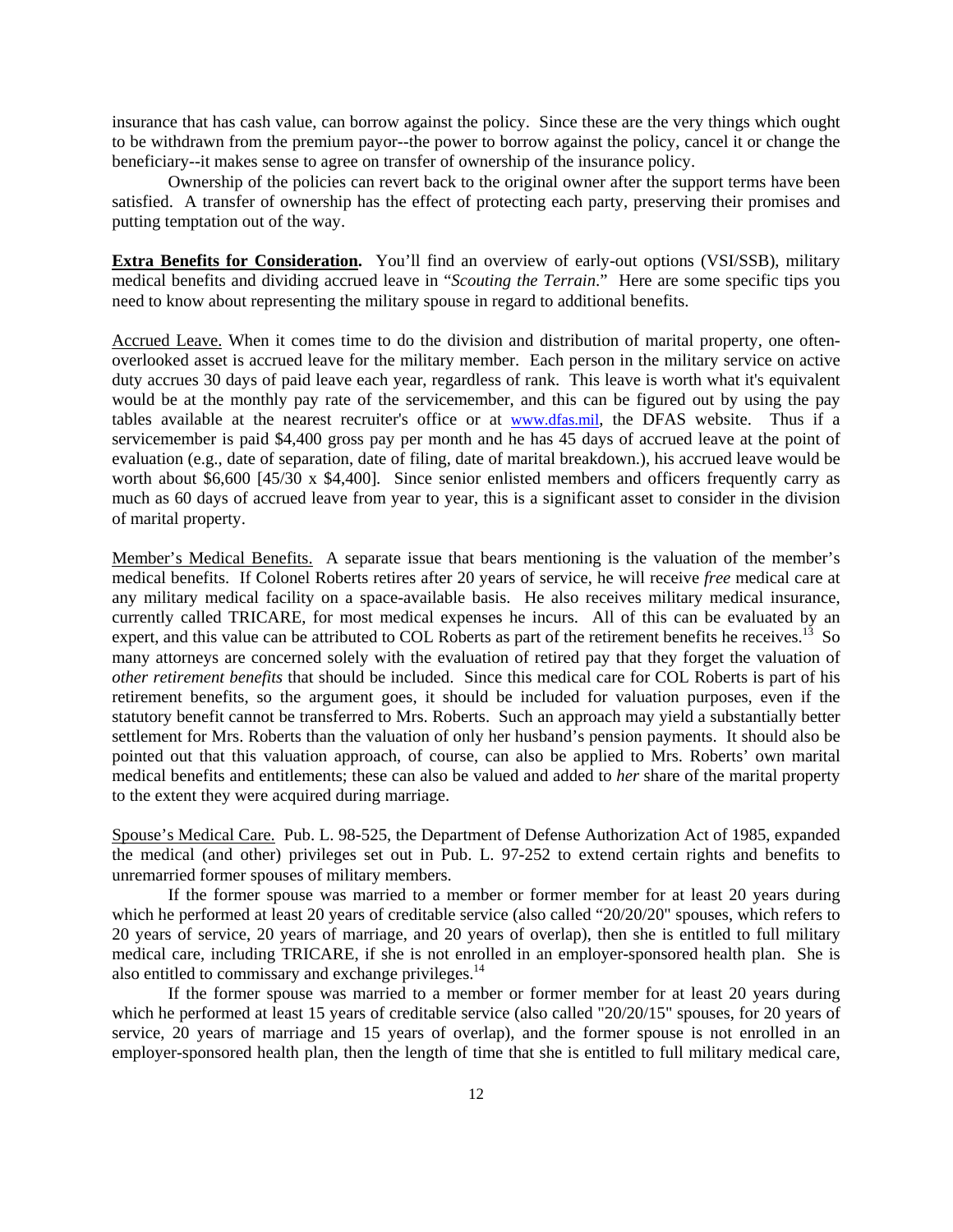including TRICARE, depends upon the date of the divorce, dissolution or annulment, as set out below. No other benefits or privileges are available for her.

 If the date of the final decree of divorce, dissolution or annulment of marriage was before April 1, 1985, then the former spouse is authorized full military medical care for life, so long as she does not remarry. If the decree date is on or after April 1, 1985, then she is entitled to full military medical care, including TRICARE, for a period of one year from the date of divorce, dissolution or annulment.

 If the former spouse for some reason loses eligibility to medical care, she may purchase a conversion health policy<sup>15</sup> under the DOD Continued Health Care Benefit Program (CHCBP), a health insurance plan negotiated between the Secretary of Defense and a private insurer, within the 60-day period beginning on the later of the date that she ceases to meet the requirements for being considered a dependent or such other date as the Secretary of Defense may prescribe.

 Upon purchase of this policy the former spouse is entitled, upon request, to medical care until the date that is 36 months after (1) the date on which the final decree of divorce, dissolution or annulment occurs or (2) the date the one-year extension of dependency under 10 U.S.C. 1072(2)(H) (for 20/20/15 spouses with divorce decrees on or after April 1, 1985) expires, whichever is later.<sup>16</sup> Premiums must be paid three months in advance; rates are set for two rate groups, individual and group, by the Assistant Secretary of Defense (Health Affairs). CHCBP is *not* part of TRICARE. For further information on this program, contact a military medical treatment facility health benefits advisor, or contact the CHCBP Administrator, P.O. Box 1608, Rockville, MD 20849-1608 (1-800-809-6119).

 A former spouse may also obtain indefinite medical coverage through CHCBP (under 10 U.S. Code 1078a) if she or he meets certain conditions. The former spouse:

- Must be entitled to a share of the servicemember's pension or SBP coverage;
- May not be remarried if below age 55;
- Must pay quarterly advance premiums; and
- Must meet certain deadlines for initial application.

Details regarding application for this "CHCBP-indefinite" coverage may be found at www.tricare.mil/chcbp/default.cfm. The coverage is the same as that for federal employees, and the cost is the sum of the following: premium for a federal employee, plus premium paid by the federal agency, plus 10%. This amounts to less than \$350 per month as of 2010.

 It is important to remember that *these are statutory entitlements*; they belong to the nonmilitary spouse if she or he meets the requirements of federal law set out herein. They are not terms that may be given or withheld by the military member, and thus they should not be part of the "give and take" of pension and property negotiations since the military member has no control over these spousal benefits.

 $* * *$ 

# **ENDNOTES**

l

<sup>&</sup>lt;sup>1</sup> Turner, EQUITABLE DISTRIBUTION OF PROPERTY (McGraw Hill),  $\S6.09$ , p. 340 (2009-2010 Supp.).

 $^{2}$  Holaway v. Holaway, 70 Ark. App. 240, 16 S.W.3d 302 (2000); see also Burns v. Burns, 312 Ark. 61, 847 S.W.2d 23 (1991).

<sup>3</sup> *Dowden v. Allman*, 696 N.E.2d 456 (Ind. Ct. App. 1998); *see also Kirkman v. Kirkman*, 555 N.E.2d 1293 (Ind. 1990) and Indiana Code §31-15-7-4.

<sup>4</sup> Ala. Code § 30-2-51.

<sup>&</sup>lt;sup>5</sup> See Delucca v. Colon, 119 P.R. Dec. 720 (1987).<br><sup>6</sup> See, e.g., Atkinson v. Chandler, 130 N.C. App. 561, 504 S.E.2d 94 (1998) (affirming judge's award of larger share of marital estate to wife of servicemember's whose pension was exempt from division because it was not vested, which was a requirement for pension division in North Carolina until October 1, 1997).